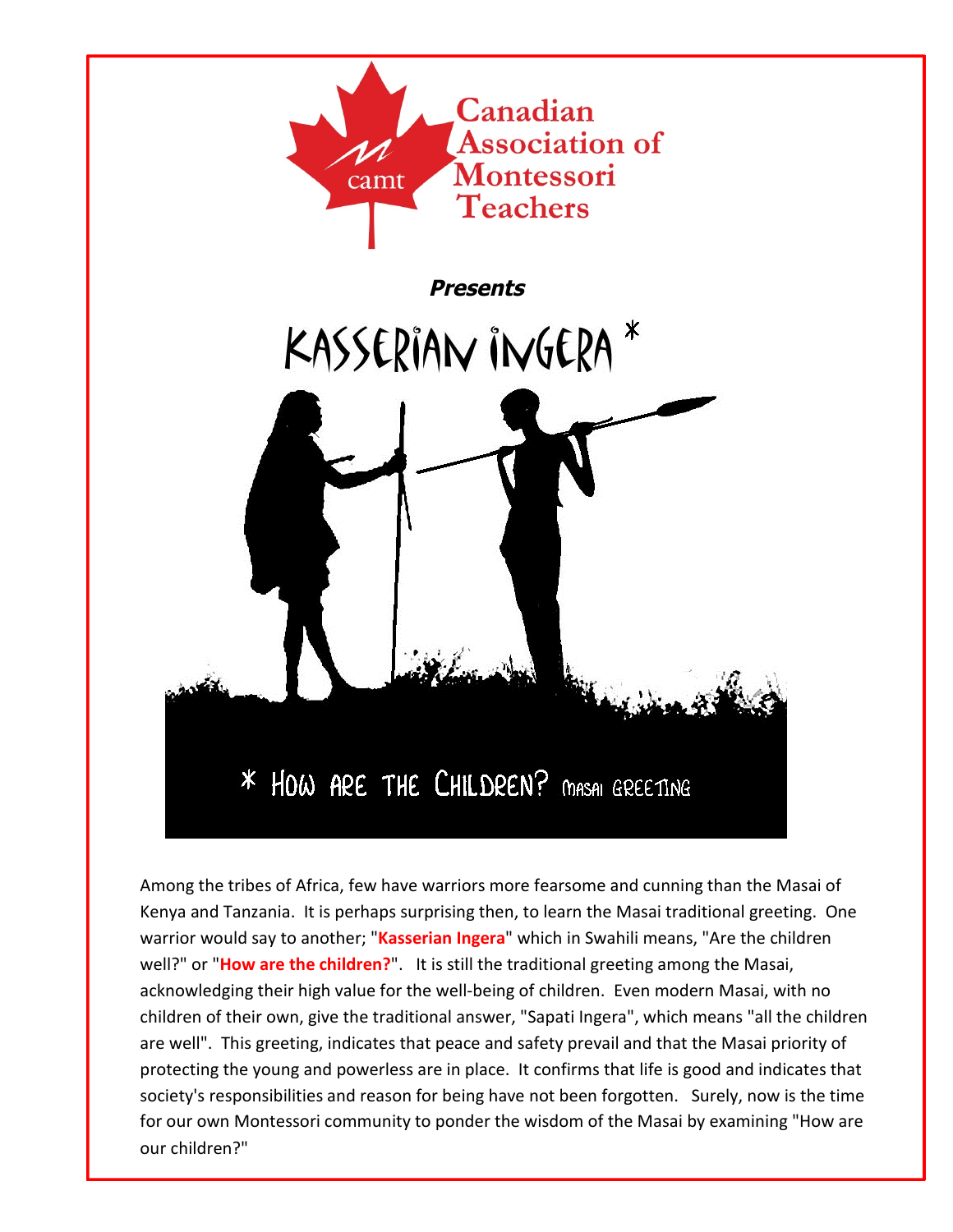# **CAMT 2013 Annual Conference Friday, November 1, 2013 The Old Mill, 21 Old Mill Road, Toronto www.camt100.ca**

## **SCHEDULE**

| $8:00 - 8:45$ am    |  |
|---------------------|--|
| $8:55 - 9:00$ am    |  |
| $9:00 - 10:00$ am   |  |
| 10:00 - 10:20 am    |  |
| 10:30 am - 12:00 pm |  |
| $12:00 - 1:30$ pm   |  |
| $1:30 - 2:20$ pm    |  |
| $2:30 - 4:00$ pm    |  |
| $4:00 - 5:00$ pm    |  |

Registration and Coffee Opening Remarks Keynote Presentation - Paula Polk Lillard CAMT Annual General Meeting Workshops A-F Luncheon Roundtable Discussions Workshops G-L Displays/Tea

*NOTE: Displays will be open from 11:30 am to 5:00 pm*

## **Keynote Speaker Montessori: A Modern Approach**

## **Paula Polk Lillard,** *Forest Bluff School - Lake Bluff, Illinois USA*

Paula is an internationally respected authority on Montessori theory and practice, and the author of four books, most notably the groundbreaking work, "Montessori: A Modern Approach", a classic introduction to Montessori written in 1972 and still regarded as one of the clearest descriptions of the Montessori method available to this day. In this inspiring talk, she will reflect on how Montessori's unique emphasis on the human spirit within each child makes possible the realization of human destiny..

## **About Paula Polk Lillard…**

*Paula Polk Lillard is an internationally respected authority on Montessori theory and practice, the author of 4 books and countless articles. She cofounded Forest Bluff School in 1982, serving as Primary teacher and as Head of School. Her wisdom and experience continue to guide our parents and staff.*

*Paula taught for 8 years in traditional public and private schools before discovering Montessori (as chronicled in her 1972 book, MONTESSORI A MODERN APPROACH.) Fifty years of experience has since deepened her conviction that the Montessori approach solves the basic dilemma of guaranteeing a superior, well-rounded intellectual education to children and young adults while, at the same time, granting to students the freedom to follow their individual interests and passions.*

*Key to the success of any Montessori school is its involvement of the parents in understanding an educational approach that they did not experience themselves. Paula devotes the major portion of her time today to guiding and supporting parents in this journey. She does so both nationally, internationally and locally at Forest Bluff through her writing, lectures and parent meetings.*

*Paula, a graduate of Smith College, is a certified AMI Montessori Primary director and has served on the Board's of Directors of both the American Montessori Society and the Association Montessori Internationale (AMI) USA. She lives in Lake Forest and has been married to John S. Lillard for nearly sixty years. They have five daughters and sons-in-law and nine grandchildren. Their first great grandson joined the Young Children's Community at Forest Bluff in 2012.*

## *Did you know that the member registration fee for the CAMT Conference has been \$170 for over 5 years?*

*Despite rising costs, CAMT is committed to providing members with the best conference experience at a reasonable price. (NOTE: This statement excludes the 2012 joint CAMT/CCMA 2 Day Conference)*

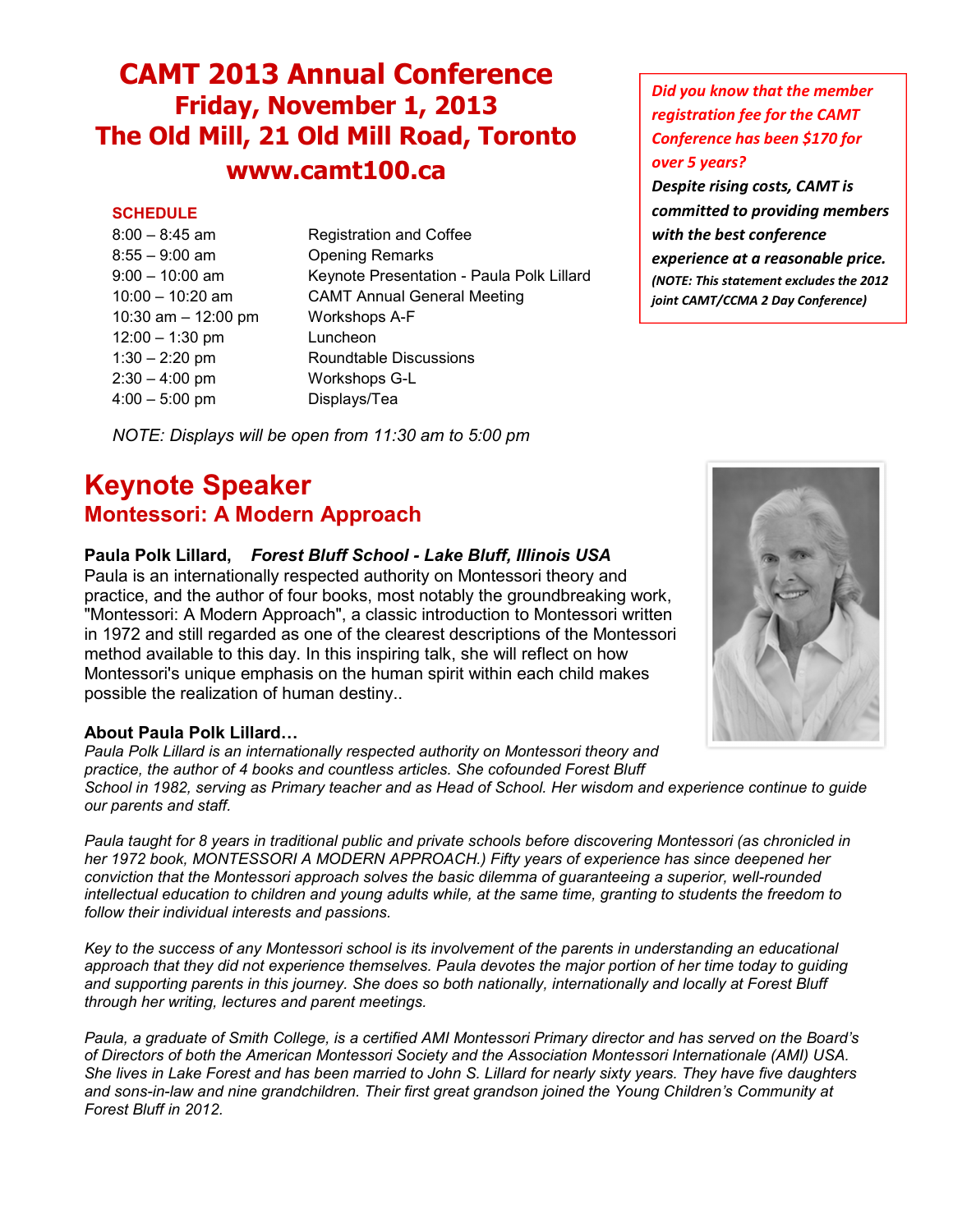## **MORNING Workshops (10:30 am – 12:00 pm)**

## *A - Montessori from the Start*

#### **Lynn Lillard Jessen - Forest Bluff School, Lake Bluff, Illinois USA**

Lynn Jessen will speak on the subject of the book she co-authored with Paula Lillard "Montessori from the Start," a guide for helping the young child at home from birth on. Lynn will explore the development of concentration and independence during the earliest stages of a child's life and how those qualities are the necessary foundation for later character traits such as confidence, persistence, and authentic trust in oneself. She will show slides and videos of a child from birth to age two in his Montessori home environment, and slides of the Young Children's Community at Forest Bluff School. Attitudes that very young children form about themselves starting at birth, have a profound impact on their eventual relationship with the world.

#### About Lynn Lillard Jessen…

*Lynn Lillard Jessen co-founded Forest Bluff School and was its first teacher, leading the original Primary class of fifteen 3&4 year olds in 1982. Two years later, she again established a first classroom, the Young Children's Community for the youngest children, ages 18 months to 3 years. Lynn is co-author with Paula Polk Lillard of MONTESSORI FROM THE START, a guide for helping the young child at home from birth on.*

*Throughout the school's existence Lynn has served as a leader, supporter and advisor in whatever capacity was most needed by the Forest Bluff team, whether teaching in classrooms, carrying out office duties or helping with parent activities. Currently, she is a Director of the Parent Child Series, teaching the practical sessions and conducting home visits with incoming families to consult on how they can best meet their young children's needs at home. In addition, she serves as Director of Admissions, and oversees all areas of publicity and community relations for Forest Bluff.*

## *B - "I Feel the Earth Move" - Geography (Adolescent)*

#### **Barton Graff – Toronto Ontario**

Dig deeper into the mechanics, forces, and movement of the Earth's crust. There is more to tectonics than sliding plates. Subduction zones, collisions zones, folding, plutons, slab pull and much more. This is geared to the adolescent student but can easily be adjusted to accommodate upper elementary. Join us for a look into the foundation of our planet.

#### About Barton Graff…

*After over 10 years of teaching in the Montessori elementary classroom and a lifetime of related teaching experiences in various fields, Barton has now turned his attention to the study of environmental sciences. Barton in eager to share his knowledge and answer the questions that children ask when you present the geography materials that represent the theory of Tectonic Plate Movement. Delver deeper and know more.*

## *C - Weather (ALL)*

#### **Dr Tanzina Mohsin – University of Toronto, Toronto, Ontario**

Dr. Mohsin will give you a far greater understanding of the hows and whys of meteorology than you ever had before. After attending this workshop, you will be able to answer the inevitable questions your students will ask about weather and the Earth's atmosphere with confidence. Tanzina knows and shows you the reasons for the seasons. She will increase your understanding of such topical subjects as Urban Heat Islands and Abrupt Climate Change while explaining what can be done about them.

#### About Professor Tanzina…

*Tanzina Mohsin, Ph.D. (Toronto) - Dr. Mohsin is a climatologist specialized in urban climatology whose doctoral thesis examined the evolving climate of the Greater Toronto Area in the context of the urban heat island effect. She is one of the lead scientists authoring a study of climate change in the Greater Toronto Area. Dr. Mohsin has been teaching climatology courses in the Department of Physical and Environmental Sciences, University of Toronto at Scarborough for the past five years.*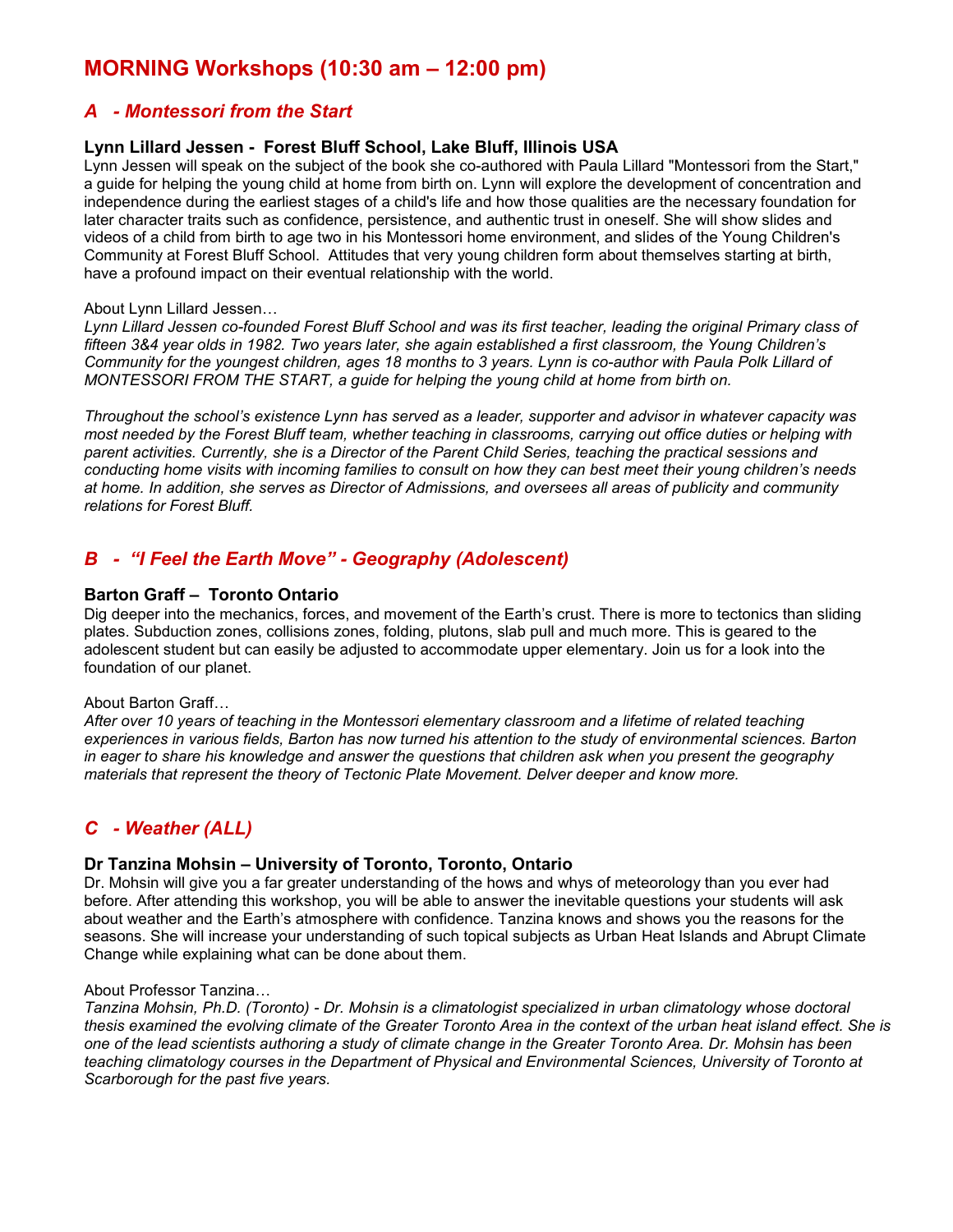## **D - Mental Health (ALL)**

### **Dr. Stuart Shanker– York University, Toronto, Ontario**

What Adults Can Do to Enhance the Development of the Neural Systems Subserving Self-Regulation Recent advances in developmental neuroscience are dramatically altering our understanding of what adults can do to enhance the development of children's brains. In particular, we now recognize that the better a child can self-regulate the better he or she can master complex skills and concepts. Dr Shanker will talk about the factors that impede and the experiences that promote the wiring of the neural systems subserving self-regulation and self-awareness.

#### About Dr. Stuart Shanker …

*Stuart Shanker is Distinguished Research Professor of Philosophy and Psychology at York University and Director of the MEHRI Self-Regulation Centre. He was educated at the University of Toronto, where he won several awards, including a scholarship to study at Oxford, where he obtained a First in PPE and won the Marian Buck Fellowship at Christ Church, where he obtained a First in a B Phil in Philosophy and a D Phil with Distinction in Philosophy.*

*Among his awards are a Canada Council Doctoral Fellowship and Postdoctoral Fellowship; a Calgary Institute for the Humanities Fellowship; a University of Alberta Mactaggart Fellowship; an Iszaak Walton Killam Fellowship; and the Walter L Gordon Fellowship at York University. He has received many grants, among them a \$7,000,000 grant to establish MEHRI, a state-of-the-art cognitive and social neuroscience centre created to study the efficacy of MEHRIT, a relational intervention for young children with autism, based on the DIR model.*

## *E - The Connected Classroom (Casa)*

#### **Jennifer Kolari – Connected Parenting, Toronto Ontario**

Developmental experiences have a profound impact on how a mature brain functions. The more pleasant experiences a brain has, the more the brain specializes for positivity. In fact, scientists now know that strong bonding between people of any age can increase Oxytocin levels in the brain, which has been proven to increase trust, deescalate heated situations and decrease anxiety. In your professional life, you want to do everything possible to give your students the tools for a successful school experience. But what if a few small adjustments in how you interact with your students could actually impact their brain function?

Kolari has developed a technique called CALM which takes into account a therapy technique called 'mirroring', and guides teachers and administrators to empathic relating through a four step process:

- Connect emotionally
- Match the Affect of the child
- Listen to what he or she is really saying
- Mirror or reflect the emption back to show true understanding

Using warmth and humour, as well as real-life examples, Kolari will demonstrate the CALM technique in practice. More than just actively listening. The CALM technique will allow you to stimulate the reward receptors in the brain, bypassing the language centre, and engaging directly with the part of the brain that moderates behaviour. Research tells us that one of the biggest predictors of a child's success, is whether they feel that their teacher likes them or not. Kolari will teach the audience how to ensure that each and every individual that you interact with feels heard and understood.

#### About Jennifer Kolari…

*Child and Family Therapist Jennifer Kolari is one of the nation's leading parenting experts and the founder of Connected Parenting. Author of Connected Parenting: How To Raise A Great kid (Penguin Group USA and Penguin Canada, 2009) and You're Ruining My Life! (But Not Really) Surviving the Teenage Years with Connected Parenting (Penguin Canada, 2011), Kolari is the Parenting expert on CBC's Steven and Chris show, and has appeared frequently on Canada AM and Breakfast Television.*

*Her advice can be found in many Canadian and U.S. magazines, such as Today's Parent, Redbook, Parent Magazine and Canadian Family. She is also on the health advisory board for Chatelaine Magazine. Her entertaining workshops and insightful strategies, shared with warmth and humour, make her a highly sought-after speaker with schools, corporations and agencies throughout North America. Kolari has been helping children, teens and families get connected for over twenty years.*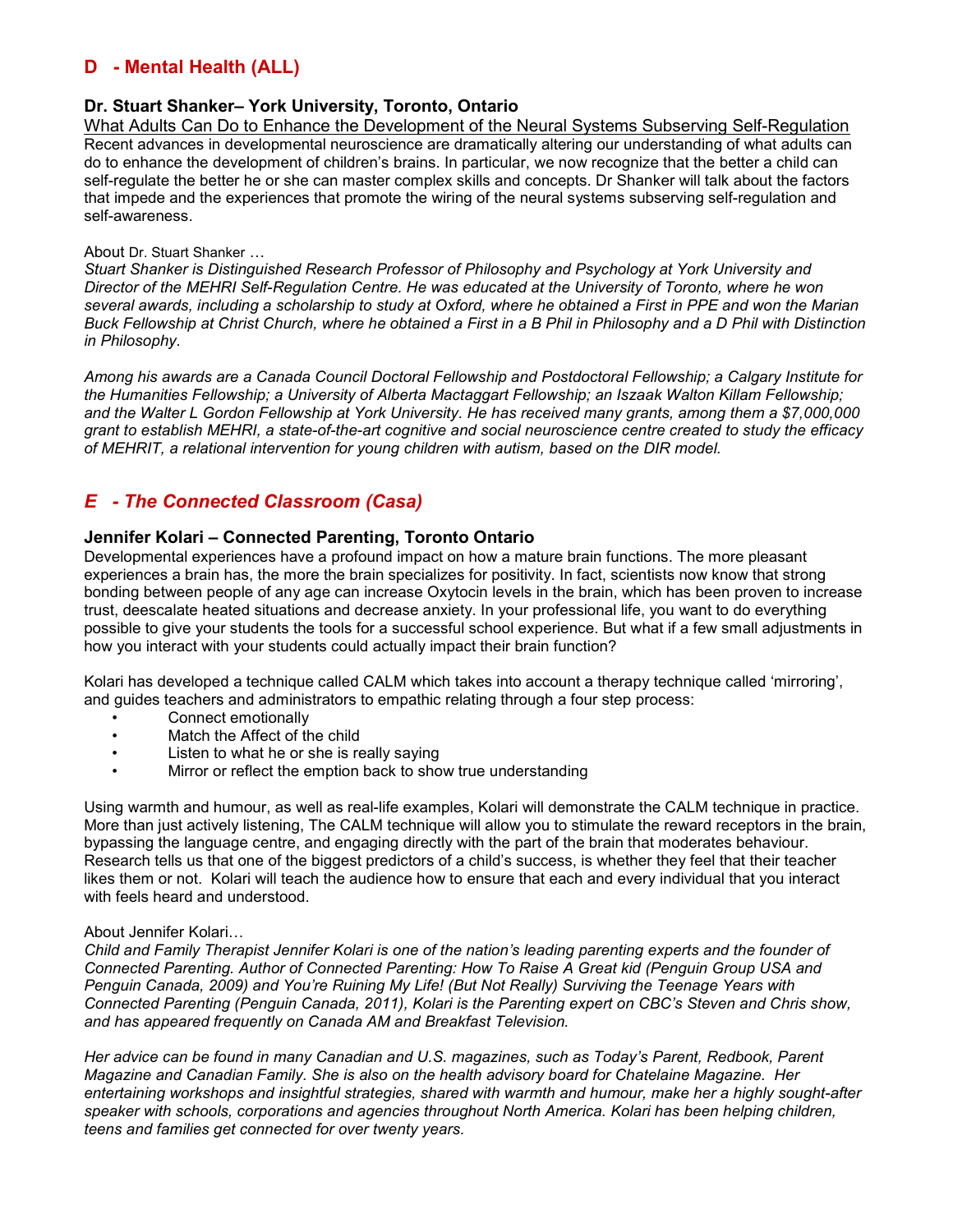## *F - Yoga (ALL)*

#### **Antoniette Finelli– Yoga Rocks, Oakville Ontario**

This workshop will incorporates movement, kid friendly yoga poses, reflection, co-operation, and stillness into the yoga session. Many poses or activities taught can be done in a regular classroom space. Teachers will be able to incorporate these simple movements and sequences into a regular school day or a physical education class. Brain Gym, Mindfulness, and simple cooperative games will be introduced and explored. We will be going through simple yoga poses, routines and Circle time activities. Yoga is a great way to encourage learning readiness. Mindfulness and breathing exercises are tools that can be used throughout the school day. Encouraging cooperation in the classroom, playground and gymnasium. No yoga experience in needed. Mats will be provided.

#### About Antoniette Finelli…

*This training is facilitated by Antoniette Finelli; founder of Yoga Rocks. She integrates 20 years of experience of Montessori teaching, Yoga Ed instruction & workshop facilitation to bring her innovative style to this empowering teacher training. As a certified Phys. Ed teacher and Brain Gym facilitator, Antoniette has pioneered kids yoga in classrooms and physical education curriculum's throughout Canada and the United States.*

# **TOP 5 REASONS TO ATTEND THE CAMT 2013 Conference**

## **1. REFLECT AND RECHARGE**

**Uncover ways to refresh, reenergize, and reinvigorate your teaching.**

## **2. BUILD A PERSONALIZED LEARNING AGENDA**

**With 12 workshop selections and 6 discussion selections, there are many opportunities to learn skills and activities that you can take back to your school.**

## **3. DISCOVER NEW TEACHING AND LEARNING RESOURCES**

**Visit over 30 exhibits, displaying the latest in Montessori products and services.**

## **4. CONNECT WITH COLLEAGUES**

**Connect with over 200 Montessori teachers to share successes, challenges, strategies, and questions with others who are equally committed to teaching and learning excellence.**

## **5. THE PRICE IS RIGHT**

**Enjoy a top keynote presentation, diverse workshop programming, and excellent meals —for less than you would expect.**

## **\*\* ADDED BONUS!**

**The first 200 Conference Registrants will receive a complimentary copy of "The 1913 Rome Lectures, Maria Montessori's first international Training Course".**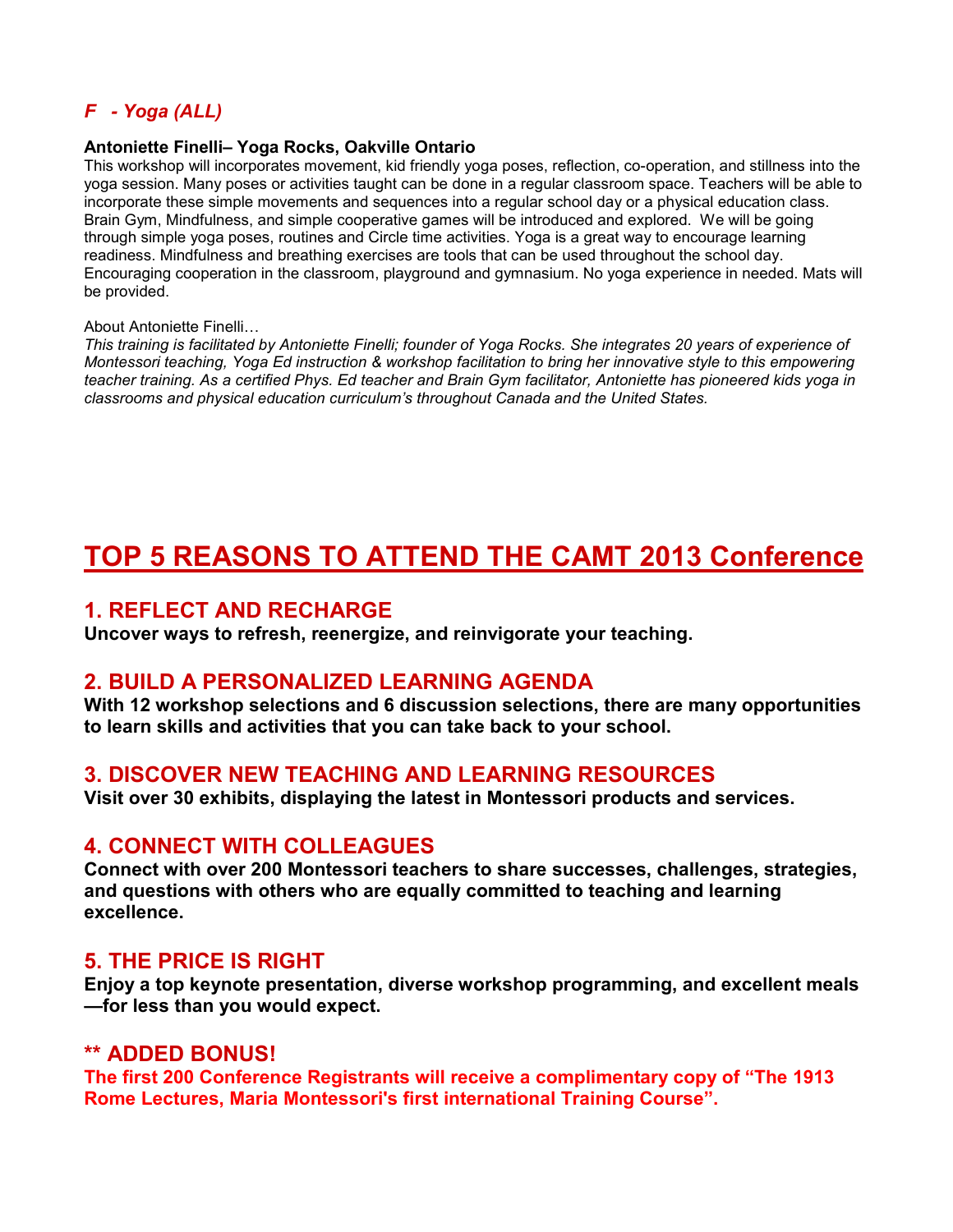## **AFTERNOON Workshops (2:30 – 4:00 pm)**

## *G - 6+1 Trait Writing (Elementary)*

### **Kim Mead – Missoula Valley Montessori, Missoula Montana USA**

The Six Traits of Writing model is a tool which provides students and their guides a common language to use to when discussing qualities of writing. Through specific language, student sample papers and small group discussions, children are given concrete tools which help them notice attributes of effective writing. The format offers children a supportive and non-threatening avenue to explore what makes good writing so powerful.

This presentation will explain the 6 (+1) Traits specifically. Kim will share writing samples to use in your classroom; literature she uses to support each trait; examples of ways to effectively set up your classroom to support the children, and explain how this model works in a Montessori environment. .

#### About Kim Mead…

*Kim discovered the Montessori Method when she enrolled her two boys at the Woodland Montessori School in Kalispell, Montana in 1994. As a public school teacher she was astonished by what her children were learning and how they were blossoming in their new setting. She acquired a 3-6 Montessori endorsement from the Montana Montessori Teacher Education Institute in 1998 and a 6-9 certificate the following year. She was instrumental in spearheading the implementation of the second Montessori public school in the state of Montana. Since moving to Missoula in 2004, Kim has opened two private Montessori schools. She is currently co-owner and director of Missoula Valley Montessori which has a toddler program as well as three 3-6 classrooms. Kim enjoys teaching adults as well as children. She has presented at AMS International Montessori Conferences; she was a language instructor at the Montana Montessori Teacher Education Institute; and a trainer of public school teachers in the Six Traits of Writing. Her favorite work, however, is being the mother of those two fabulous boys who introduced her to Montessori oh so many years ago.*

*When Kim's boys entered Woodland Montessori in Kalispell as preschoolers she became absorbed in this fascinating Montessori model – eventually implementing it into her public school program. Helena Flats Montessori was the second public school Montessori program implemented in the state of Montana.*

## **H - Bullying (Adolescent)**

#### **Jennifer Kolari – Connected Parenting, Toronto Ontario**

In this workshop teachers will be armed with strategies that will enable them to understand, identify and prevent bullying and victimization. Teachers will be able to learn firsthand, the power of empathy. Teachers will learn specific strategies to ensure that they are really listening when talking to children, resisting the urge to minimize or talk children out of their feelings regardless of how hard it can be for them to tolerate their pain. This kind of listening will help to build children's resilience, improve social skills and increase self-confidence.

Teachers will also be empowered to:

- Model tolerance and compassion in the classroom
- Role play "stand up for yourself" statements. Help them learn to respond not react to the bully.
- Foster a culture of empathy in the classroom
- Use Connected Classroom techniques to foster social health among students

#### About Jennifer Kolari…

*Child and Family Therapist Jennifer Kolari is one of the nation's leading parenting experts and the founder of Connected Parenting. Author of Connected Parenting: How To Raise A Great kid (Penguin Group USA and Penguin Canada, 2009) and You're Ruining My Life! (But Not Really) Surviving the Teenage Years with Connected Parenting (Penguin Canada, 2011), Kolari is the Parenting expert on CBC's Steven and Chris show, and has appeared frequently on Canada AM and Breakfast Television. Her advice can be found in many Canadian and U.S. magazines, such as Today's Parent, Redbook, Parent Magazine and Canadian Family. She is also on the health advisory board for Chatelaine Magazine. Her entertaining workshops and insightful strategies, shared with warmth and humour, make her a highly sought-after speaker with schools, corporations and agencies throughout North America. Kolari has been helping children, teens and families get connected for over twenty years.*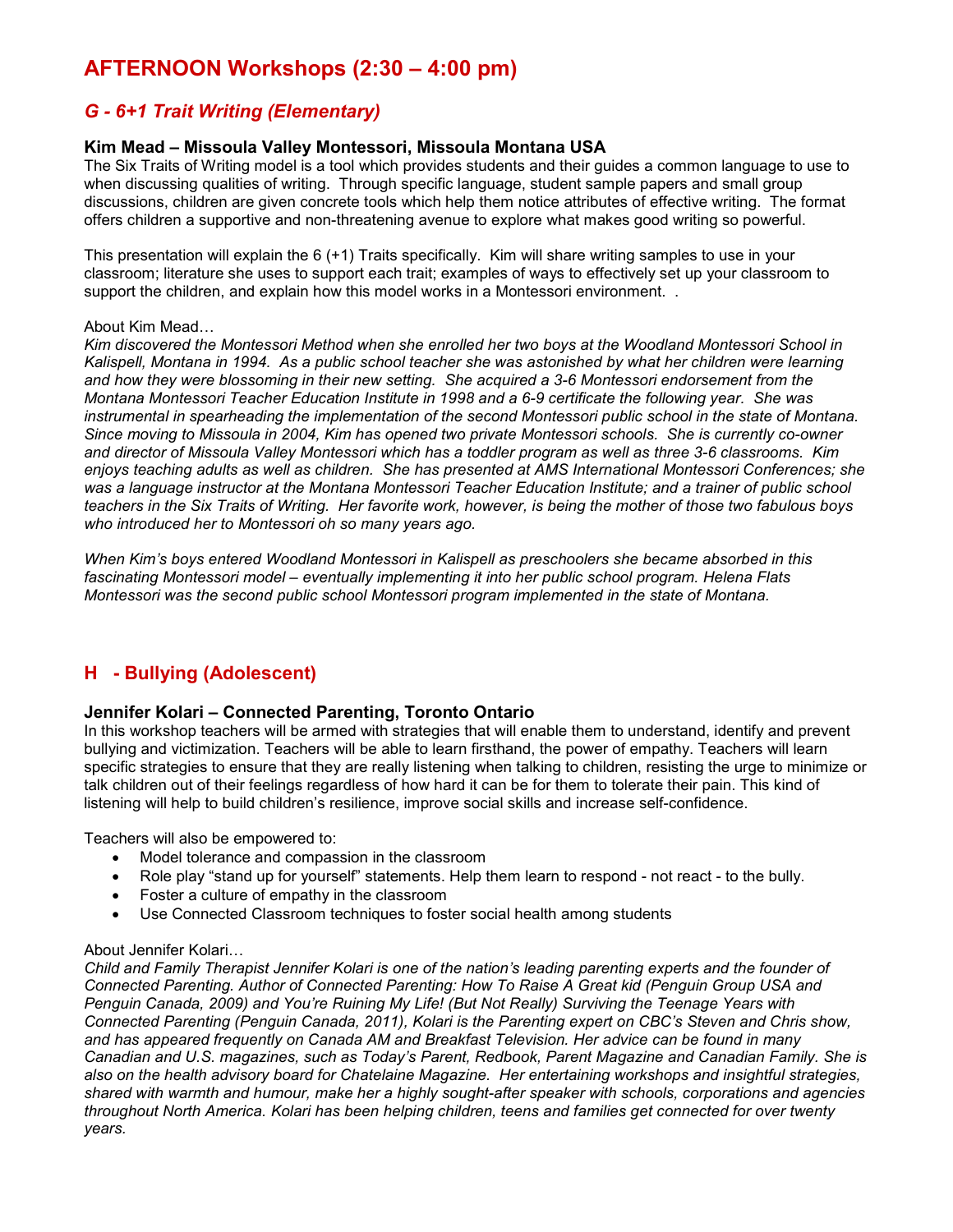## *I - Partnering with Parents (Casa)*

#### **Mary Flewelling-Pinchen – Waterloo Ontario**

Most children who settle into casa classrooms are transformed by their Montessori experience. Unfortunately, the same thing cannot always be said about the parents of Montessori students. In order to serve the children in our care effectively, we must actively reach out to their parents, address their needs and concerns and educate them about the real value of Montessori education. This workshop will delve into the sensitive, sometimes challenging, and always worthwhile task of partnering with the parents of our students.

#### About Mary Flewelling-Pinchen…

*Mary Flewelling-Pinchen, casa directress, consultant and author of "Directing the Montessori Children's House", has been working in casa classrooms for the past 34 years. In addition to teaching, consulting and writing, Mary offers teacher workshops, parent education seminars and organizes professional development programmes for the Canadian Association of Montessori Teachers (CAMT).*

## *J – The Sound of Silence: A Workshop in Mindful Listening (ALL)*

#### **Ronit Jinich – Montessori Without Borders, Toronto Ontario; Lucas Tensen - Musician**

How well we listen has a major impact on building healthy communications and relationships. By bringing awareness to the way we listen, we can familiarize ourselves with our listening patterns, begin to recognize judgments as they arise and slowly train our ability to stay open to multiple perspectives.

Through a series of simple experiential dynamics, music games, lecture and group discussion, this 1.5hr workshop promises to awaken participants' curiosity towards listening practices via sound, and its application into every day life, both at home and in school settings. Participants will leave this workshop with a renewed sense of hearing, experienced based-understanding of mindfulness, and practical tools to bring mindful listening into their classrooms in a fun and engaging way.

#### About Ronit Jinich…

*Born in México, Ronit enjoys a diverse academic background in literature, performing arts and Gestalt Therapy as well as extensive training in Mindfulness Practices. Ronit has devoted the last decade of efforts to bringing mindfulness-based practices to educational settings. From 2004-2012, Ronit worked as the Mindfulness and Arts program coordinator for the Montessori Jewish Day School and continues to serve as an advisor. She is faculty member of The Centre for Mindfulness Studies leading Mindfulness Based Stress Reduction groups for their Social Program.*

*Ronit currently holds the Advisor for Educational Programs position at Mindfulness Without Borders, a non-for profit organization bringing mindfulness and social emotional competencies to youth and the adults that surround them. Her teaching focuses on generating community by bringing together social emotional competencies, creativity, concentration practices as well as breath and body-mind awareness. She is fluent in Spanish, English and Hebrew.*

#### About Lucas Tensen…

*A versatile cellist, vocalist, pots & pans virtuoso, songwriter, and illustrator, Lucas Tensen facilitates meditative gatherings and performances where people experience the art of 'deep listening' and 'improvisational musicmaking' as a way to explore their creative potential and share heart-based wisdom.*

*In 2014, Lucas will be publishing a children's songbook and double-disc cd called 'Songs of Loving Kindness', featuring 15 songs and illustrations inspired by popular folk and classical melodies. This unique book also serves as an alternative heart-based methodology for violin, viola, and cello. Lucas teaches cello at the Toronto School for Strings, performs in a monthly series with flautist Jamie Thompson in the Junction Trio, and is a Musical Advisor for Mindfulness Without Borders. www.songsoflovingkindness.com www.lucastensen.com*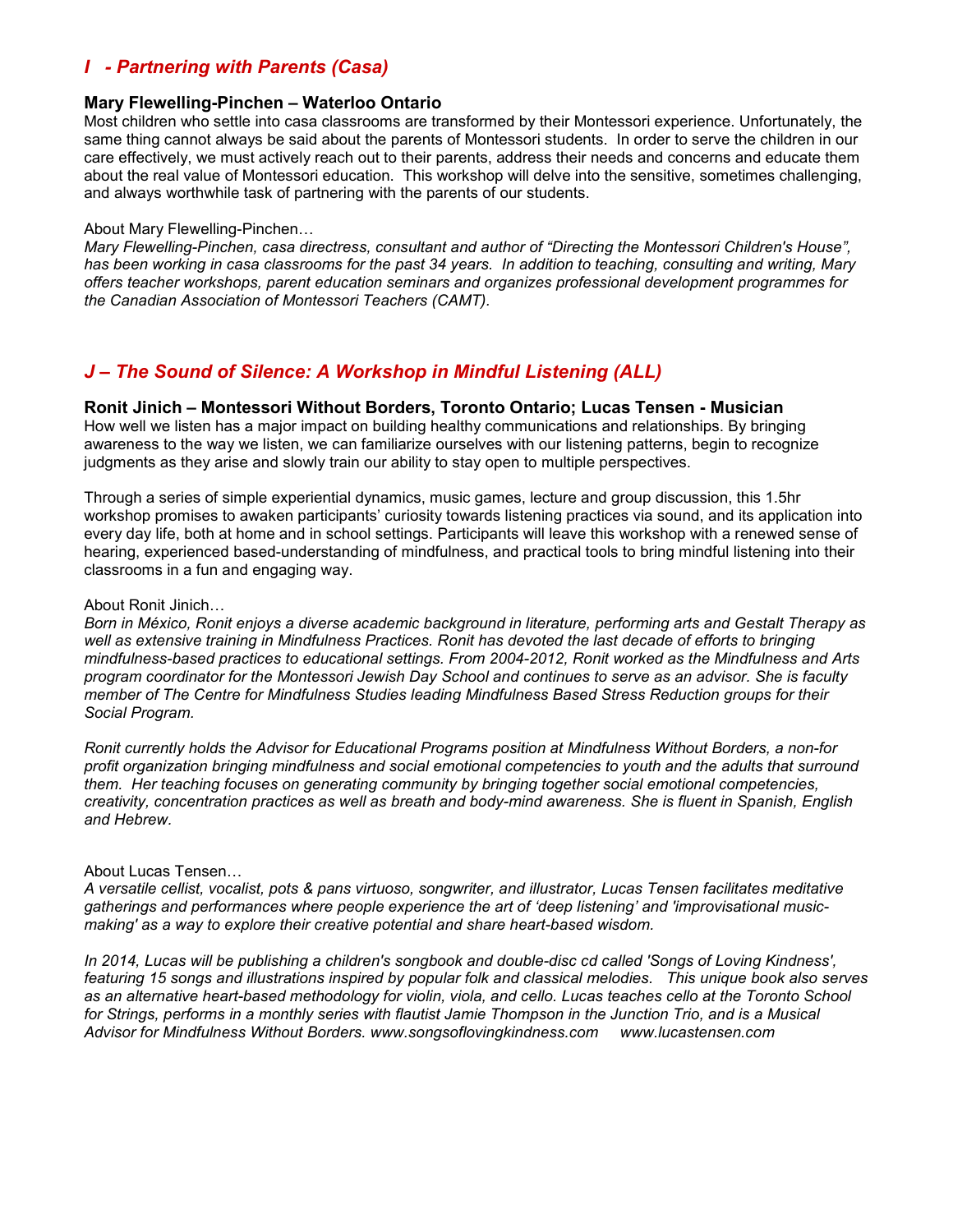## *K - Masai Tribal Music (ALL)*

### **Maureen Harris – Montessori Mozarts, Windsor Ontario**

21st Century Students require a learning environment that honours who they are and where they have come from. Alternative education models, such as the Montessori method create an environment that honours the culture, language and world view of the community.

Maureen Harris explores the emergence of a Montessori early learning program in the most remote Maasai community in Tanzania. Come hear her research experiences with native Maasai music, as she reflects on the creativity, passion, persistence, patience, and flexibility that gave rise to this transformational work.

#### About Maureen Harris…

*Maureen M. Harris, an educator, lecturer and music professional has dedicated 20 years to the education of the young child, earned a M.Ed. and B.Mus in Canada, ARCT from RCM Ireland, and studied early childhood music with Dr. E. Gordon, Michigan State University, U.S.A. Harris was awarded the Canadian 2009 'Prime Ministers Award for Excellence in Early Childhood Education', and is the recipient of the 2009 'Canadian Music Teacher of the Year Award' presented by the Canadian Federation of Music Teachers Association. Although her work has included music education for all ages, much of her recent research has been in Montessori early childhood music. Ms. Harris, the creator of the early childhood music education programs 'Montessori Mozarts' and 'Mozart and the Young Mind' continues to share her musical knowledge with fellow educators throughout the world. Considered an international authority on early childhood music her articles appear frequently in professional journals and popular magazines. Publications include: 'Listen to their Voices' a journal for early childhood educators published through Queens University, Canada, 'Montessori Mozarts' – an instructional book for Montessori educators and parents. Her latest new release at the 2009 World forum foundation conference in Ireland 'Music and the Young Mind – enhancing brain development and engaging learning ' a comprehensive early childhood music education book for music graduates and ECE graduates was published by MENC. Maureen is committed to leadership in education, and making a difference one child at a time.*

## *L - Yoga (Casa)*

#### **Antoniette Finelli– Yoga Rocks, Oakville, Ontario**

This workshop will incorporates movement, kid friendly yoga poses, reflection, co-operation, and stillness into the yoga session. Many poses or activities taught can be done in a regular classroom space. Teachers will be able to incorporate these simple movements and sequences into a regular school day or a physical education class. Brain Gym, Mindfulness, and simple cooperative games will be introduced and explored. We will be going through simple yoga poses, routines and Circle time activities. Yoga is a great way to encourage learning readiness. Mindfulness and breathing exercises are tools that can be used throughout the school day. Encouraging cooperation in the classroom, playground and gymnasium. No yoga experience in needed. Mats will be provided.

#### About Antoniette Finelli…

*This training is facilitated by Antoniette Finelli; founder of Yoga Rocks. She integrates 20 years of experience of Montessori teaching, Yoga Ed instruction & workshop facilitation to bring her innovative style to this empowering teacher training. As a certified Phys. Ed teacher and Brain Gym facilitator, Antoniette has pioneered kids yoga in classrooms and physical education curriculum's throughout Canada and the United States.*

## *NOTES*

- **SPACE IS LIMITED Register Early to Avoid Disappointment**
- No refunds will be issued.
- A service charge of \$20 will be levied on all cheques returned NSF.
- Program subject to change.
- All workshops have limited space. Register early to ensure you are accepted into the workshops of your choice!
- **Confirmations will be sent via email ONLY** if you do not receive a confirmation 1 week prior to the conference, please contact us via email at info@camt100.ca to confirm your attendance.